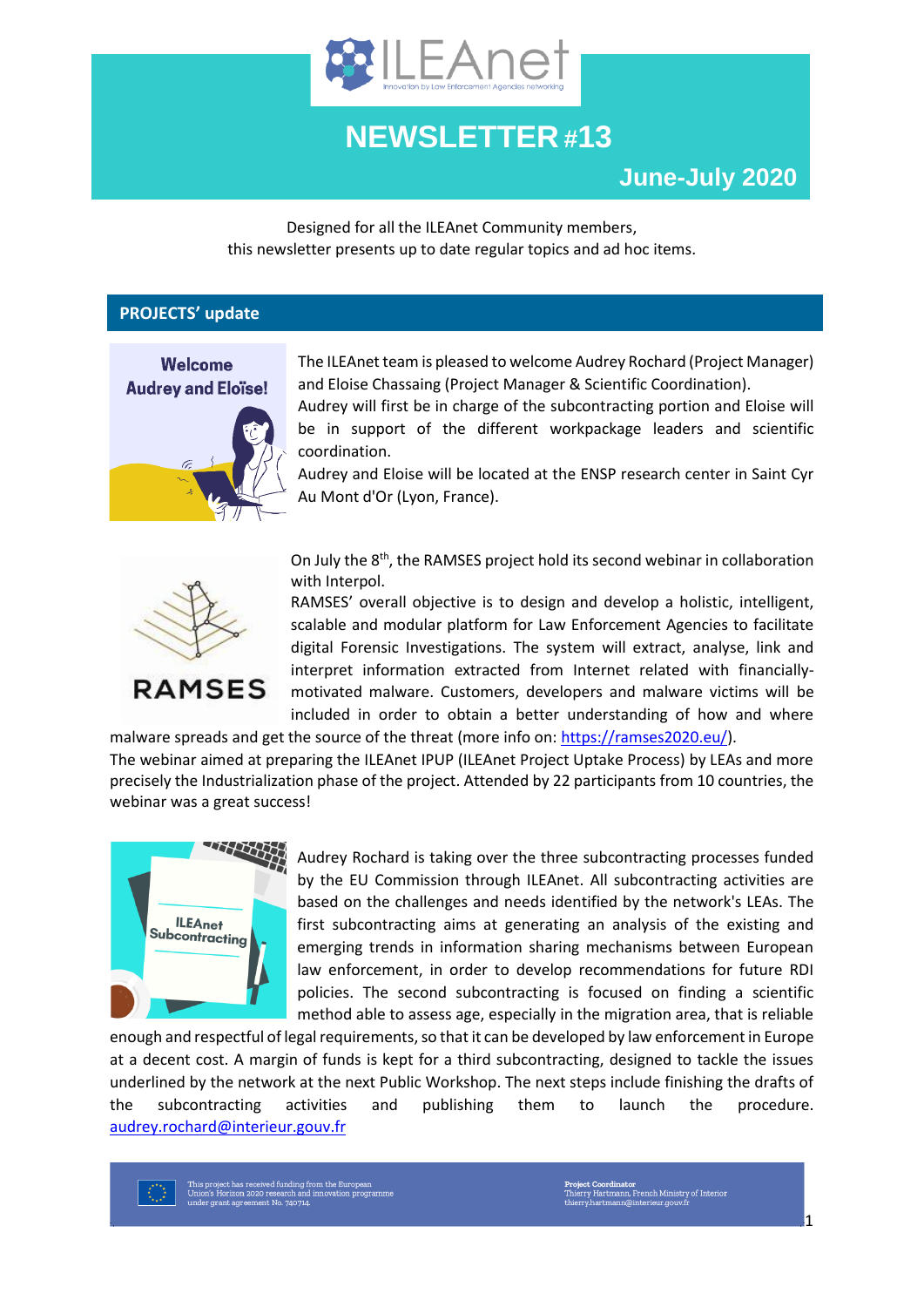#### **ILEAnet IPUP (ILEAnet Project Uptake Process)**



ILEAnet is working on rolling out the ILEAnet Project Uptake Process, which is a whole methodology designed by ILEAnet to facilitate the project uptake and industrialisation by LEA practitioners Eloise Chassaing will be in charge of implicating the participants to carry out this industrialization phase. Don't hesitate to contact her if you are interested: [eloise.chassaing@interieur.gouv.fr](mailto:eloise.chassaing@interieur.gouv.fr)

#### **PARTNER's FOCUS**

**United Kingdom INC: [Graham KISSOCK](mailto:GRAHAM.KISSOCK@psni.pnn.police.uk)**

The UK has been in lockdown from the 24<sup>th</sup> March and it has proven to be a very challenging time for the PSNI. New Health Legislation aiming at slowing and stopping the spread of the virus has had to be rapidly understood and operationally implemented and it meant the introduction of new ways of operating in a 'COVID' safe way. For officers and staff interacting with members of the public this has been difficult. To help keeping police personnel and the public safe, finding and buying personal protective equipment (gloves, masks…) has been challenging. Keeping detention centers (custody suites) open and functional has taken significant redesign of ways of working and dealing with detained individuals. The anticipated absence rates of officers and staff did not happen. But the challenges of social distancing, shielding and minimizing the risk of virus spread within the workplace has had a significant impact. With Northern Ireland and the UK continuing to see infection rates fall, primarily through the vast majority of citizens complying with the health advice and regulations, the society looks forward to a new safer normality.

So what impact did the lockdown have on crime? The PSNI saw an initial significant drop in overall crime reports but this may be slowly returning towards pre-pandemic levels. The PSNI hopes to see a reduction in virus infection rates and that crime levels may stay suppressed, in order to keep people safe during these exceptional times.

The PSNI is involved in over 15 EU Horizon 2020 funded projects. The PSNI declared a 'force majeure' in project terms, once the UK lockdown was declared. Staff have been redeployed away from the EU project work to roles and responsibilities critical to law enforcement priorities.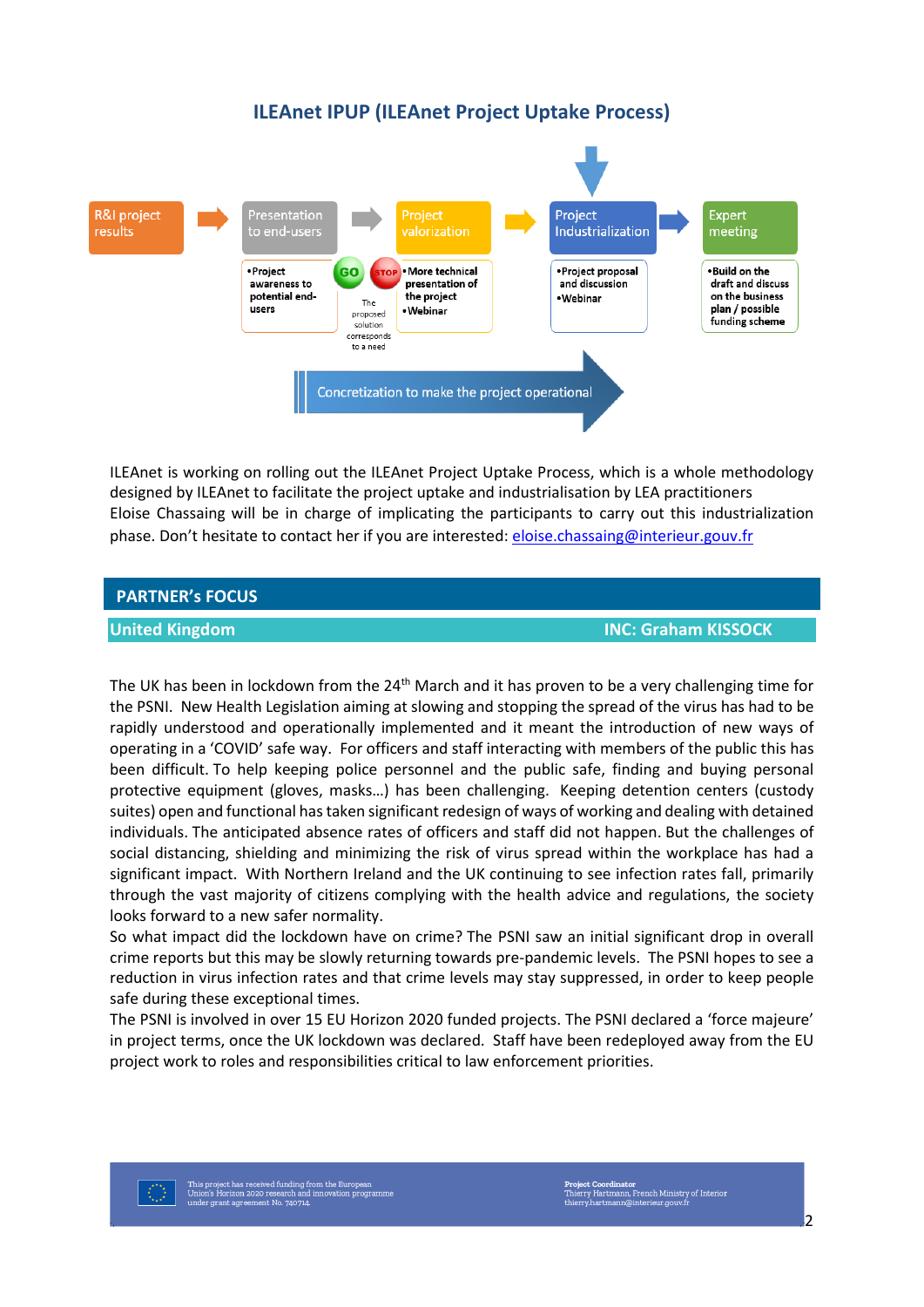#### **QUESTIONS OF THE MONTH**

### **A question, an information to communicate to ILEAnet members? Do not hesitate to post a message on the platform**

**Request for information concerning pepper-ball type of munitions OC, PAVA and alike** [https://ileanet.eurtd.com/questions/view/243949/request-for-information-concerning](https://ileanet.eurtd.com/questions/view/243949/request-for-information-concerning-pepper-ball-type-of-munitions-oc-pava-and-alike)[pepper-ball-type-of-munitions-oc-pava-and-alike](https://ileanet.eurtd.com/questions/view/243949/request-for-information-concerning-pepper-ball-type-of-munitions-oc-pava-and-alike) Contact Tibby Roth (INC Israël)

**[Research and prognosis related to corona virus outbreak as well as related internal security](https://ileanet.eurtd.com/questions/view/231293/research-and-prognosis-related-to-corona-virus-outbreak-as-well-as-related-internal-security-aspects)  [aspects](https://ileanet.eurtd.com/questions/view/231293/research-and-prognosis-related-to-corona-virus-outbreak-as-well-as-related-internal-security-aspects)**

[https://ileanet.eurtd.com/questions/view/231293/research-and-prognosis-related-to](https://ileanet.eurtd.com/questions/view/231293/research-and-prognosis-related-to-corona-virus-outbreak-as-well-as-related-internal-security-aspects)[corona-virus-outbreak-as-well-as-related-internal-security-aspects](https://ileanet.eurtd.com/questions/view/231293/research-and-prognosis-related-to-corona-virus-outbreak-as-well-as-related-internal-security-aspects) Contact Raoul Savimaa (INC Estonia)

#### **ANIMATIONS**



## **Public Workshop**

The 3rd ILEAnet Public Workshop (PW3) will take place online on 3-5 November 2020 and will focus on Technology and Migration, with the twofold objective of providing a forum for end-users and learning more and appropriating about projects that are developing technologies to address some of the challenges faced by law enforcement agencies working in the field of Migration and Border Control. We will get back to you as soon as possible with the agenda and registration details.

In the meantime, if you have colleagues working in the field who might be interested in participating in the event, or if you know of any projects that might be suitable as case studies, then please send us the details to [ileanet-sc@eurtd.com](mailto:ileanet-sc@eurtd.com).

# **MAGNETO** Webinar

The next webinar organized by ILEAnet will be dedicated to the Magneto project. The technologies and solutions developed by MAGNETO will permit LEAs to consistently process massive heterogeneous data in a more efficient manner, effectively enabling their transformation into solid and court-proof evidence.

ILEAnet is working on rolling out the ILEAnet Project Uptake Process, which is a whole methodology designed by ILEAnet to facilitate the project uptake and industrialisation by LEA practitioners We'll be back shortly to let you know when and how to register!